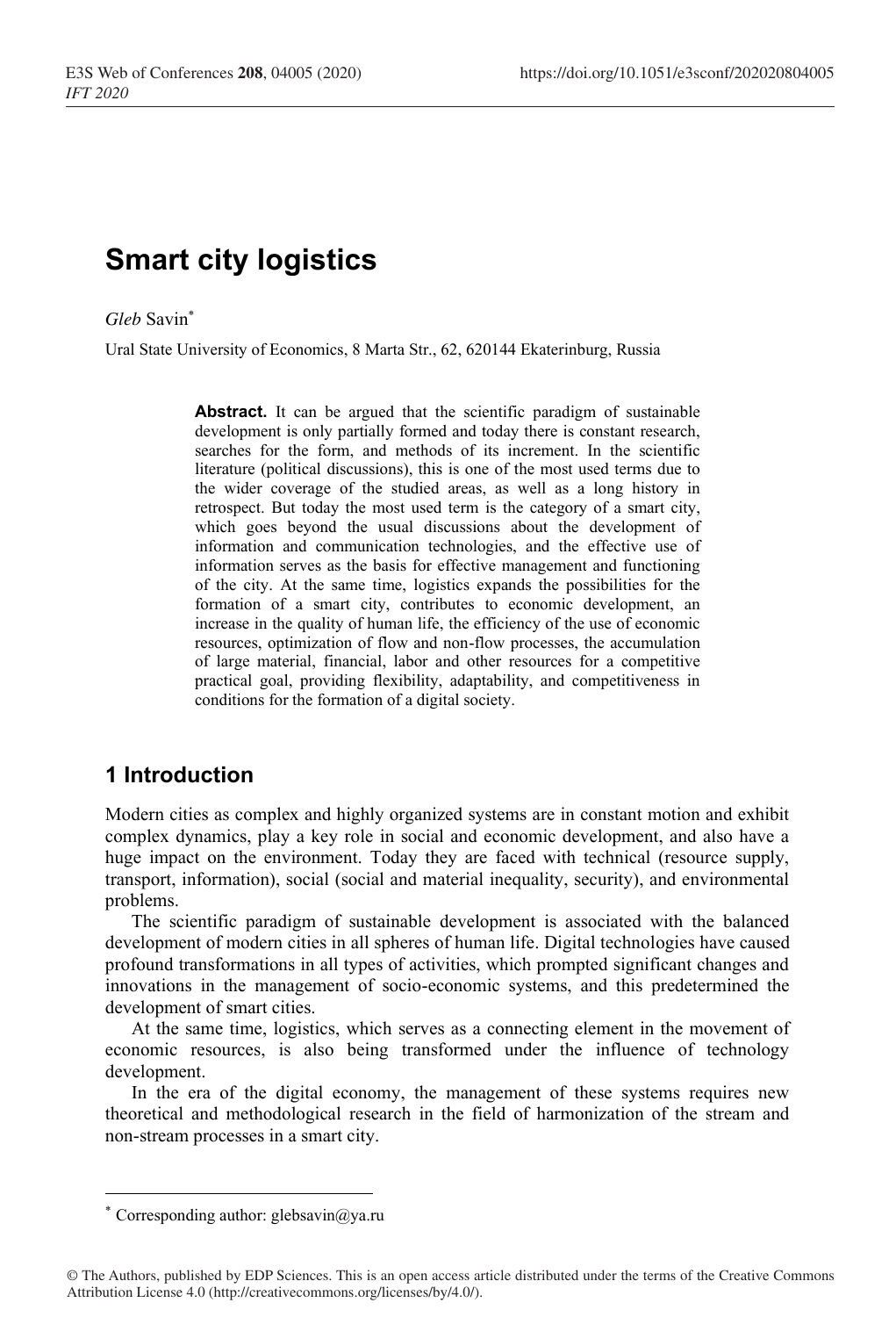## **2 Materials and Methods**

There are more than 100 cities in the world that claim the title of 'smart' city. At the same time, modern ratings of their assessment (IESE Cities in Motion Index, EasyPark Smart City Index, etc.) reflect the introduction of modern information and communication technologies in human life to improve the quality of his life.

Note that the adopted standards are ISO 37120 Sustainable cities and communities - Indicators for city services and quality of life and ISO 37122 Sustainable cities and communities - Indicators for smart cities. cities and communities - Indicators for 'smart' cities), which are focused on the adoption of uniform rules for collecting information, according to which it can be said that the city meets the current standard.

Note that the 'smartness' indicator is a trend that modern cities of the world follow to improve economic, social, and environmental characteristics for sustainable development. The category of 'smart city' and its aspiration for this title, which may, in part, be achievable due to economic and other factors, differ. Based on this, most cities are only on the way to becoming a smart city.

Until now, 'sustainable' city has been the most used term in the scientific literature (political discussions) due to the wider scope of the studied areas, as well as a long history in retrospect [1-5].

Eco-friendly, green, low-carbon suggest the city's environmental objection from different conceptual perspectives [6]. 'Comfortable' is the development of infrastructure for human life, while this definition can be interpreted quite broadly: providing amenities to a given level, which is constantly changing, turns into a process, and can cover all areas.

'Digital', 'informational', 'intelligent', and 'city of knowledge' are also similar definitions, which are united by information as an element of the optimization vision (Table 1). For the first two definitions, its predominance is traced with the help of information and communication technologies, for others, the ability to accumulate and learn to improve the functioning of the city also prevails.

| <b>Digital</b>   | Intelligent           | <b>Smart</b>               | Eco-friendly     |  |
|------------------|-----------------------|----------------------------|------------------|--|
| Informatics      | Intelligent systems;  | Quality of life;           | Natural          |  |
| (communication); | Online web-based      | Ecology;                   | ecosystem;       |  |
| City portals for | e-learning systems,   | E-learning platform and    | Economic         |  |
| online           | integrated and        | knowledge management;      | development      |  |
| information      | compatible with other | Advanced visualization and | while protecting |  |
| services         | city platforms        | simulation tools           | the environment  |  |
|                  |                       | benchmarking               |                  |  |

**Table 1.** Content characteristics of similar categories of the 'smart city' [7, 8]

The definitions 'smart' and 'sustainable' are associated with balanced development in all areas of socio-economic development. At the same time, a 'sustainable' city operates with a socio-economic and ecological orientation, which has an imbalance of interdependent goals, and along with a 'smart' city, which is focused on 'simplifying' management and optimizing other areas of its functioning using information and communication technologies, and both are aimed at widespread development with the established goals of increasing savings and increasing productivity, reflecting regional (national) specificity and using the best practices and level of technology development in the world.

Today the term 'smart' is gaining the greatest popularity, allowing to ensure the modern functioning of any city, ensuring its sustainability. But if we take into account that sustainability is also a future state that can be predicted and a mechanism for achieving it can be developed, then 'smart' is a certain category of city development, which itself must achieve these predicted states (Table 2-4).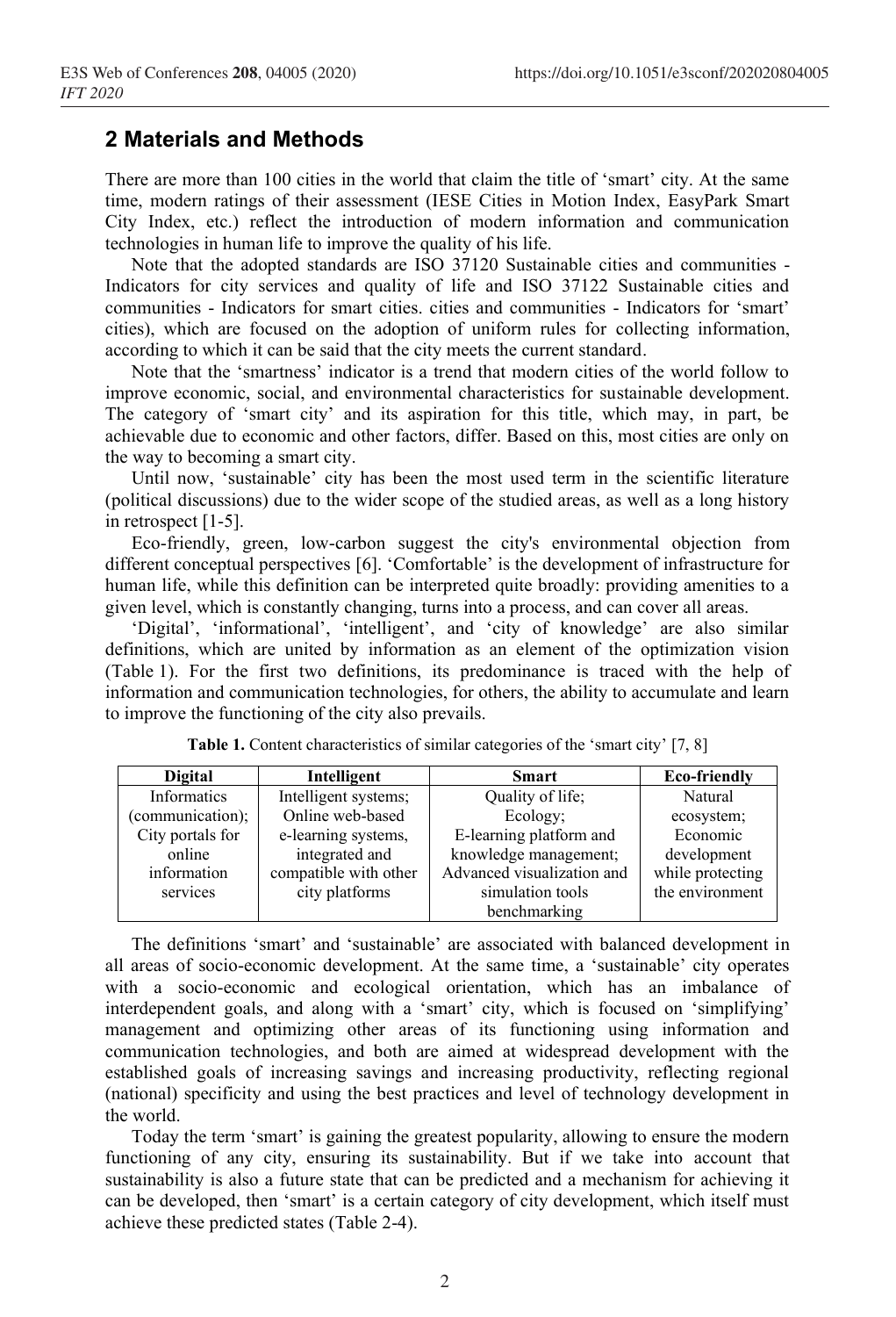| <b>Source</b>       | <b>Definition</b>                                                              |
|---------------------|--------------------------------------------------------------------------------|
| UN                  | A city is considered 'smart' if it provides convenience of living, good        |
|                     | transport accessibility, participation of all social groups in the life of the |
|                     | city, technologies and innovations are effectively used to improve the         |
|                     | quality of life of citizens, coordination and integration of city management   |
| The World           | A city that cultivates better relationships between citizens and governments   |
| <b>Bank</b>         | using available technology. They rely on feedback from citizens to help        |
|                     | improve service delivery and create mechanisms to collect this information     |
| European            | Where flows and integration are transformed into smart ones by shaping the     |
| Innovation          | strategic use of information and communication infrastructure and services     |
| Partnership for     | in the process of transparent urban planning and management that meets the     |
| <b>Smart Cities</b> | social and economic needs of society                                           |
| and                 |                                                                                |
| Communities         |                                                                                |
| International       | An innovative city that uses information and communication technologies        |
| Telecommunica       | and other means to improve the quality of life, the efficiency of urban        |
| tion Union          | activities, when the needs of the present and future generations correspond    |
|                     | to the economic, social, environmental and cultural development                |
| Department of       | As consumers of private goods and services, we have gained access to the       |
| Enterprise,         | Internet, and as citizens we expect the same quality from our public           |
| Energy and          | services. In turn, government agencies seek to reduce costs and improve        |
| Industrial          | their efficiency by adopting similar approaches to public service delivery. It |
| Strategy, UK        | brings together complex infrastructure, social capital, including local skills |
| (BEIS)              | and social institutions, and (digital) technology to ensure sustainable        |
|                     | economic development and create an attractive environment for all              |

|  |  |  | Table 2. Some well-known definitions of a smart city |  |  |  |  |
|--|--|--|------------------------------------------------------|--|--|--|--|
|--|--|--|------------------------------------------------------|--|--|--|--|

| <b>Table 3.</b> Some well-known definitions of a smart city in retrospect |  |  |  |
|---------------------------------------------------------------------------|--|--|--|
|                                                                           |  |  |  |

| Author         | <b>Definition</b>                                                             |
|----------------|-------------------------------------------------------------------------------|
| Popov E.V.,    | An innovative city that uses information and communication technologies       |
| Semyachkov     | and other means to improve the quality of life and efficiency of urban        |
| K.A.           | activities [9]                                                                |
| Lövehagen N.,  | Which solves its problems through the strategic use of information and        |
| Bondesson A.   | communication technologies, networks and advanced services to provide         |
|                | its citizens with intelligent services or opportunities for using intelligent |
|                | infrastructure [10]                                                           |
| Angelidou M.   | City development concept based on the use of human and technological          |
|                | capital to transform the economy and improve the welfare of residents         |
|                |                                                                               |
| Yigitcanlar T. | Ideal shape for building sustainable cities of the 21st century, subject to   |
|                | balanced and sustainable views on economic, social, environmental and         |
|                | institutional development [12]                                                |

Today we can speak of a smart city as a socio-technological system in which the development of technology is consistent with socio-economic and cultural factors [11, 13], as well as a social system  $[2, 4, 14]$  and a system of human and relational capital  $[6, 12, 16]$ 15]. It is focused on balanced development and relies on technology in solving social, economic, and environmental problems to improve the quality of life of the population, increase the efficiency of urban management and build up the economic, technological, and intellectual potential of the city [16].

At the same time, a smart city is characterized by social inclusion and the development of the Internet to create new businesses and jobs, to provide high-quality services, and to empower citizens through information, i.e. it is most associated with socio-economic systems.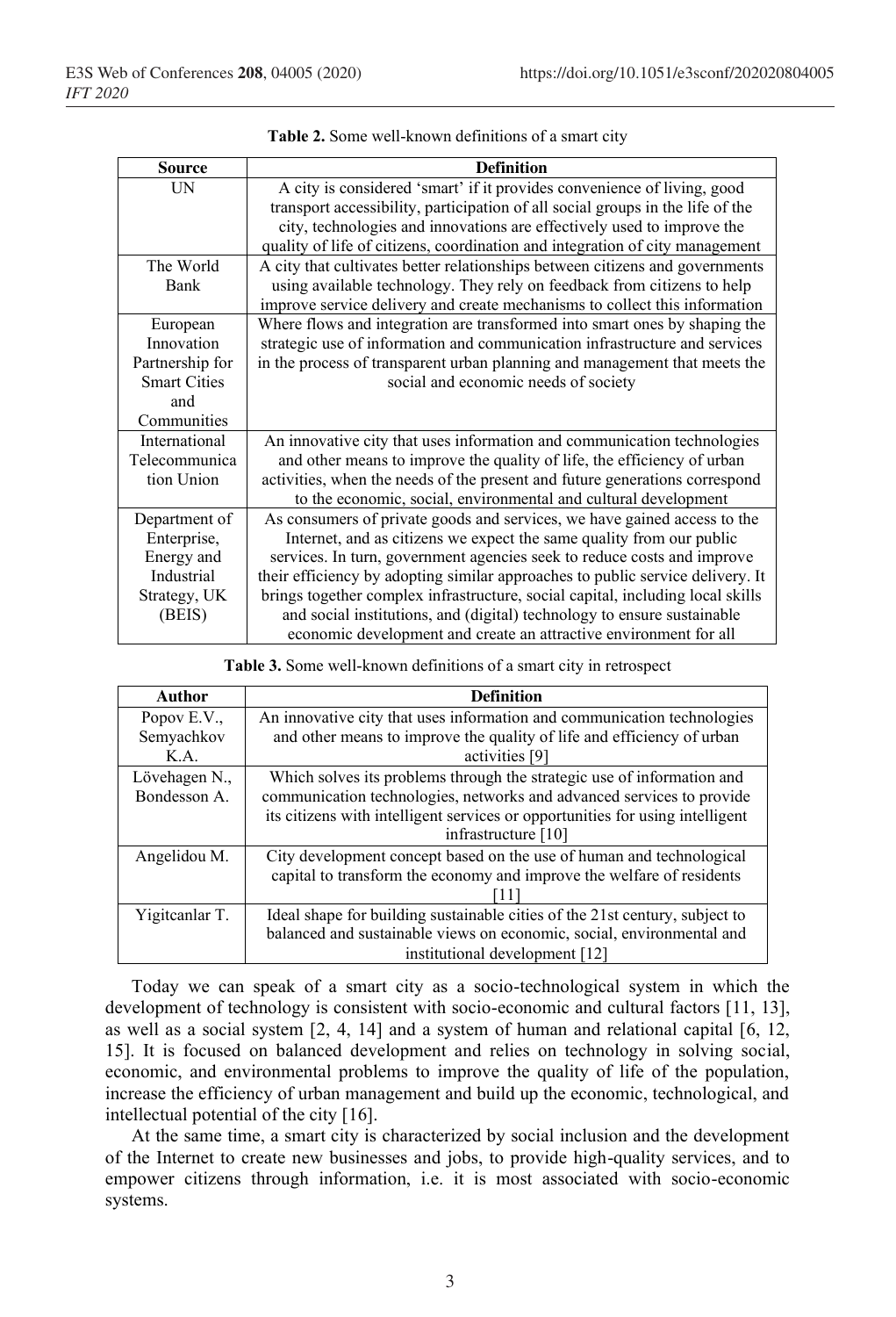| <b>Source</b>   | <b>Definition</b>                                                            |
|-----------------|------------------------------------------------------------------------------|
| Intel           | An urban ecosystem that focuses on leveraging digital technology, shared     |
|                 | knowledge and aligned processes to support citizen benefits in areas such    |
|                 | as mobility, public safety, health and productivity                          |
| <b>Siemens</b>  | Smart city solutions contribute to the efficient management of urban         |
|                 | areas, improving connectivity, resilience, and comfort. In all areas of      |
|                 | urban life, technology and data are used to analyze and optimize, thereby    |
|                 | improving results and quality of life                                        |
| <b>BMW</b>      | The digital city of tomorrow with smart initiatives                          |
| <b>IBM</b>      | "System of systems" when the activities of all departments are               |
|                 | coordinated, all information flows into one center, and work with            |
|                 | information available to all departments allows them to optimize their       |
|                 | functioning                                                                  |
| McKinsey        | Cleverness is not just about installing digital interfaces in traditional    |
|                 | infrastructure or optimizing city performance. It is also about the targeted |
|                 | use of technology and data to make better decisions and a better quality of  |
|                 | life                                                                         |
| Center for      | Used to describe a city with a smart industry. This is especially true for   |
| Regional        | the information and communication technology (ICT) industries, as well       |
| Sciences at the | as other industries that use ICT in their production processes. Also for     |
| Vienna          | business parks or own areas of companies. The term 'smart' city is also      |
| University of   | used to refer to the education of its inhabitants                            |
| Technology      |                                                                              |

Note that the effective development of the city becomes possible only through the development of new concepts, forms, methods, and principles. To do this, it is necessary to solve the issue of developing the logistics of a smart city, which will most effectively manage the movement of economic resources in the following processes:

- organizations of the city, which have their specific patterns in the advancement of the material flow;

- related to the movement of people (i.e. passenger flows);

- that maintain the current level of functioning of the city;

- which have been and are being carried out at the moment to improve the quality indicators of the city's development.

This is especially important because the information has become an essential component of management, and the use of only a technological approach cannot fully ensure the sustainable development of the city.

The use of systemic, logistic, and optimization approaches will make it possible to single out the logistics of a smart city as a structural unit that ensures the movement of economic resources. At the same time, the intelligent information system will provide the technical and organizational principles of its functioning.

Smart city logistics based on an integrated optimization, system, and logistics approach allows for a comprehensive analysis of flow and non-flow processes.

The optimization approach allows:

1. move from qualitative assessments of the analysis of sustainable development to quantitative ones, thereby expanding the understanding of the deep dependencies and patterns of development and functioning of a smart city;

2. establish correlations between technical, organizational, and economic indicators to develop accurate development forecasts;

3. highlight development priorities, taking into account the current and future impact factors being formed.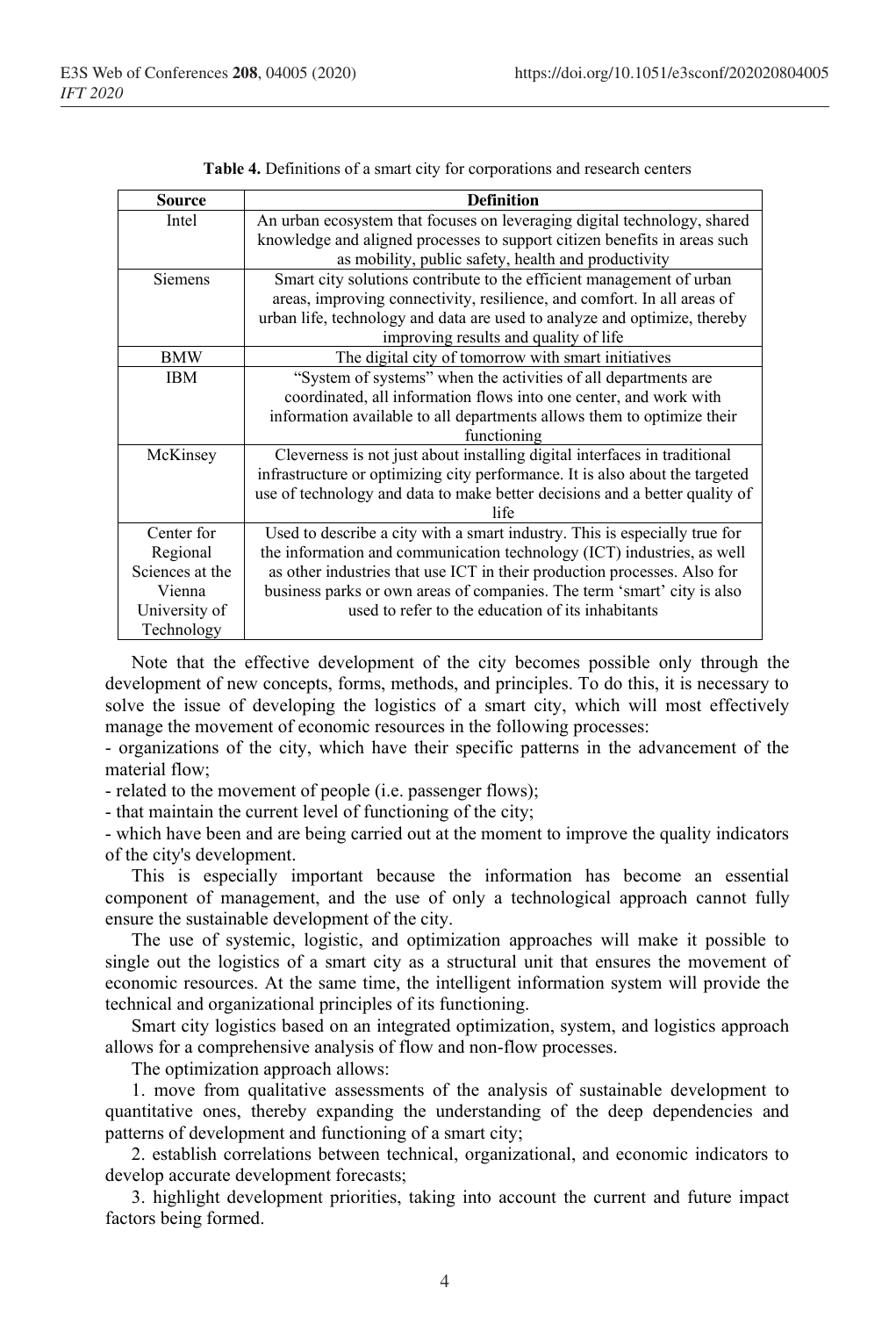The systematic approach acts as a holistic mechanism that allows you to study all the main elements of the logistics of a smart city and the system itself as a single organism, united by the main flow and non-flow processes, taking into account modernization, technological and time cycles.

The logistics approach expands the tools for analyzing a complex socio-ecological and economic system as a smart city, determines the goal and criteria for evaluating the system, and contributes to the formation of a unified intelligent information system.

As a result, smart city logistics focuses on information flows that provide a better level of management and optimization and increase its competitiveness.

#### **3 Results and Discussion**

Today, the development of a smart city is focused on the implementation of information and communication technologies by federal and regional programs. Note that these programs are based on current advances in science and technology, depend on technology cycles. To a large extent, they exist in the world within the framework of the information exchange process. The most significant is the mutual influence of information technology, biotechnology, and cognitive science (NBIC convergence).

Let's note the main trends in the development of technologies in the field of forming a smart city using information and communication technologies (IoT, Big Data, artificial intelligence):

- − 'green technologies' allow a more responsible approach to the consumption of basic resources (gas, water,  $CO<sup>2</sup>$  emissions from the introduction of electric transport), develop renewable energy sources;
- widespread introduction of broadband Internet and 5G, which will allow remotely perform various types of work and ensure the development of modern information systems, as well as the development of closed and secure networks;
- − control and evaluation of 'dirty data' when used by artificial intelligence in decision-making;
- spread of eSim technology to control the movement of goods from the production process to sale.

In the world today, many corporations (Siemens, BMW, Mercedes Benz, IBM, Phillips, General Electric) are developing their products in the context of a 'smart' city, research centers (IBM, McKinsey or Price Waterhouse) will develop new ideas to fill this methodology with new meanings. Many technologies are aimed at computerization and the development of a digital society.

The key data set of technologies is RIRC: technologies of distributed ledgers (R), artificial intelligence (I), augmented reality (R), and quantum computing (C).

These technologies, combined with the development of appropriate infrastructure, will form a modern intelligent information system of a smart city.

Today, in many cities of the world in the field of information flows, there are no connections between the links of the smart city system, as well as between other participants in order to coordinate flow and non-flow processes, the corresponding infrastructure is not developed. The use of smart city logistics based on an integrated approach will make it possible to develop a concept for the implementation of the main smart city models depending on the population (up to 500, 500-1500, more than 1,500 thousand people), specialization [2], and necessary structural elements, united by a single intelligent information system. This will make it possible to act as the basis for optimization in the field of:

- planned or variable change in the state of economic resources in time, which go through the stages of origin and movement to the destination within the municipality or in transit;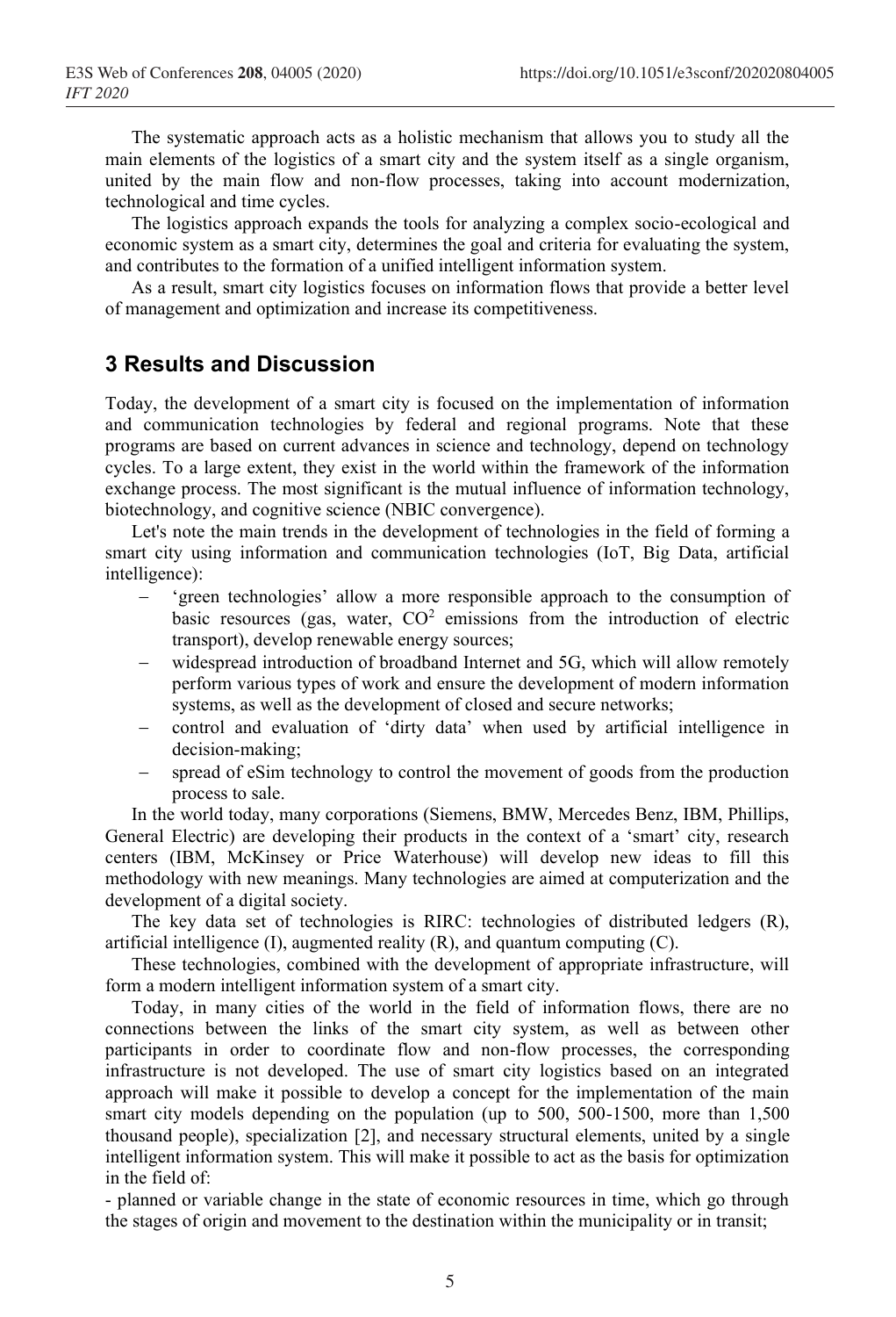- discrete and / or periodic concentration of economic resources in order to improve and develop quantitative and qualitative indicators that affect the optimization of flow processes.

# **4 Conclusion**

Smart cities are emerging through the intelligent use of digital information [1, 4, 6, 8, 11, 17], and as the young concept of a 'smart' city in scientific discourse today bypasses a 'sustainable' city, according to [15, 18, 19, 20] it is aimed at sustainable economic development and high quality of life while solving the following tasks:

- sound management of natural resources;
- growth in investment in human and social capital;
- − infrastructure development.

A 'smart' city is an effective integration of physical and digital systems for effective and sustainable development and, as an infrastructure project, involves the use of information that allows making decisions on environmental issues, housing and communal services, waste disposal, city economy, renewable energy sources, and also allows you to build a new city management system and form a 'smart' urban environment.

Taking into account the above, the development of the logistics of a smart city is a relevant and necessary tool that ensures sustainable development by a supporting role for industry and the consumer sector, as well as an innovative and industrial role aimed at training personnel, developing necessary technologies, developing infrastructure and hightech industries.

## **References**

- 1. V. Albino, U. Berardi, R.M Dangelico, J. of Urban Technology, **1** (2015)
- 2. M. Benner, European Planning Studies, **9** (2019)
- 3. E. Ben-Zadok, J. of Urban Affairs, **3** (2019)
- 4. S. Joss, F. Sengers, D. Schraven, F. Caprotti, Y. Dayot, J. of Urban Technology, **1** (2019)
- 5. S. Wahba, *Smarter cities for an inclusive, resilient future* (2019)
- 6. F. Mneimneh, I. Srour, I. Kaysi, M. Harb, J. of Urban Technology, **1** (2017)
- 7. M. Jong, S. Joss, D. Schraven, C. Zhan, M. Weijnen, J. of Cleaner Production, **109** (2015)
- 8. N. Komninos, *The age of intelligent cities: environments and innovation-for-all strategies* (2014)
- 9. E.V. Popov, K.A. Semyachkov, Smart Cities*, 384* (2020)
- 10. N. Lövehagen, A. Bondesson, Proceedings of the first international conference on information and communication technologies for sustainability, 2013
- 11. M. Angelidou, J. of Urban Technology, **4** (2017)
- 12. T. Yigitcanlar, *Technology and the city: systems, applications and implications* (2016)
- 13. G. Grossi, D. Pianezzi, The Int. J. of Urban Policy and Planning, **69** (2017)
- 14. L. Mora, M. Deakin, A. Reid, *Strategic principles for Smart city development: A multiple case study analysis of European best practices. Technological forecasting and social change* (2018)
- 15. A. Caragliu, C. D. Bo, P. Nijkamp, J. of Urban Tech., **2** (2011)